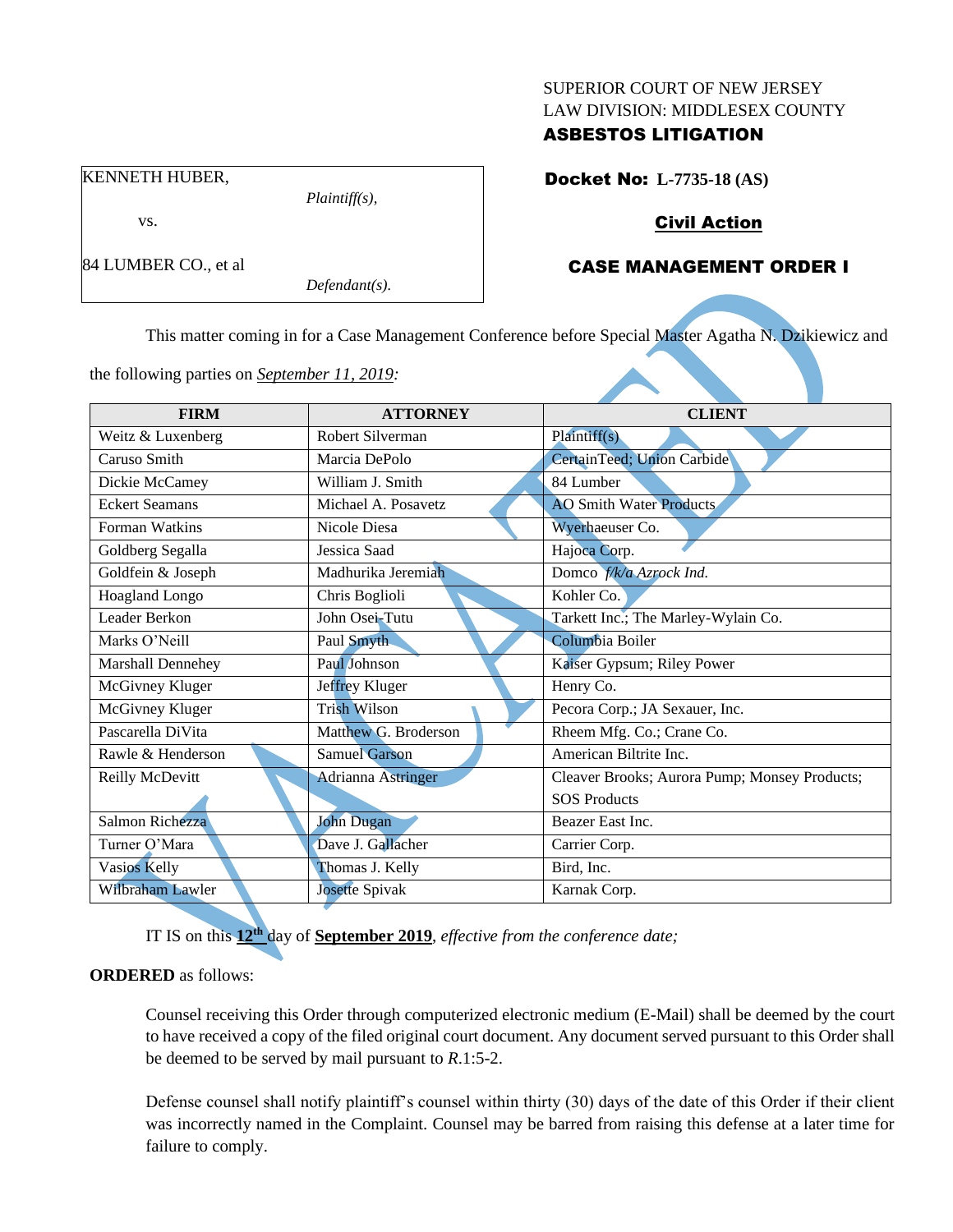Any jurisdictional motions must be filed in accordance with the Court Rules or be waived.

Any *forum non conveniens* motions must be filed as soon as practicable; once sufficient discovery is conducted so that the motion may be properly brought.

## **DISCOVERY**

| September 30, 2019     | Defendants shall serve answers to standard interrogatories by this date.                                                                                                                                    |
|------------------------|-------------------------------------------------------------------------------------------------------------------------------------------------------------------------------------------------------------|
| October 11, 2019       | Plaintiff shall propound supplemental interrogatories and document requests by this date.                                                                                                                   |
| November 11, 2019      | Defendants shall serve answers to supplemental interrogatories and document requests by this<br>date.                                                                                                       |
| October 11, 2019       | Defendants shall propound supplemental interrogatories and document requests by this date.                                                                                                                  |
| November 11, 2019      | Plaintiff shall serve answers to supplemental interrogatories and document requests by this<br>date.                                                                                                        |
| December 31, 2019      | Fact discovery, including depositions, shall be completed by this date. Plaintiff's counsel shall<br>contact the Special Master within one week of this deadline if all fact discovery is not<br>completed. |
| December 31, 2019      | Depositions of corporate representatives shall be completed by this date.                                                                                                                                   |
| E LEVET CEREB EN CENTR |                                                                                                                                                                                                             |

## **EARLY SETTLEMENT**

March 13, 2020 Settlement demands shall be served on all counsel and the Special Master by this date.

## **MEDICAL EXPERT REPORT**

November 29, 2019 Plaintiff shall serve medical expert reports by this date.

November 29, 2019 Upon request by defense counsel, plaintiff is to arrange for the transfer of pathology specimens and x-rays, if any, by this date.

April 10, 2020 Defendants shall identify its medical experts and serve medical reports, if any, by this date. In addition, defendants shall notify plaintiff's counsel (as well as all counsel of record) of a joinder in an expert medical defense by this date.

## **LIABILITY EXPERT REPORTS**

December 31, 2019 Plaintiff shall identify its liability experts and serve liability expert reports by this date or waive any opportunity to rely on liability expert testimony.

April 10, 2020 Defendants shall identify its liability experts and serve liability expert reports, if any, by this date or waive any opportunity to rely on liability expert testimony.

 $\_$  , and the set of the set of the set of the set of the set of the set of the set of the set of the set of the set of the set of the set of the set of the set of the set of the set of the set of the set of the set of th